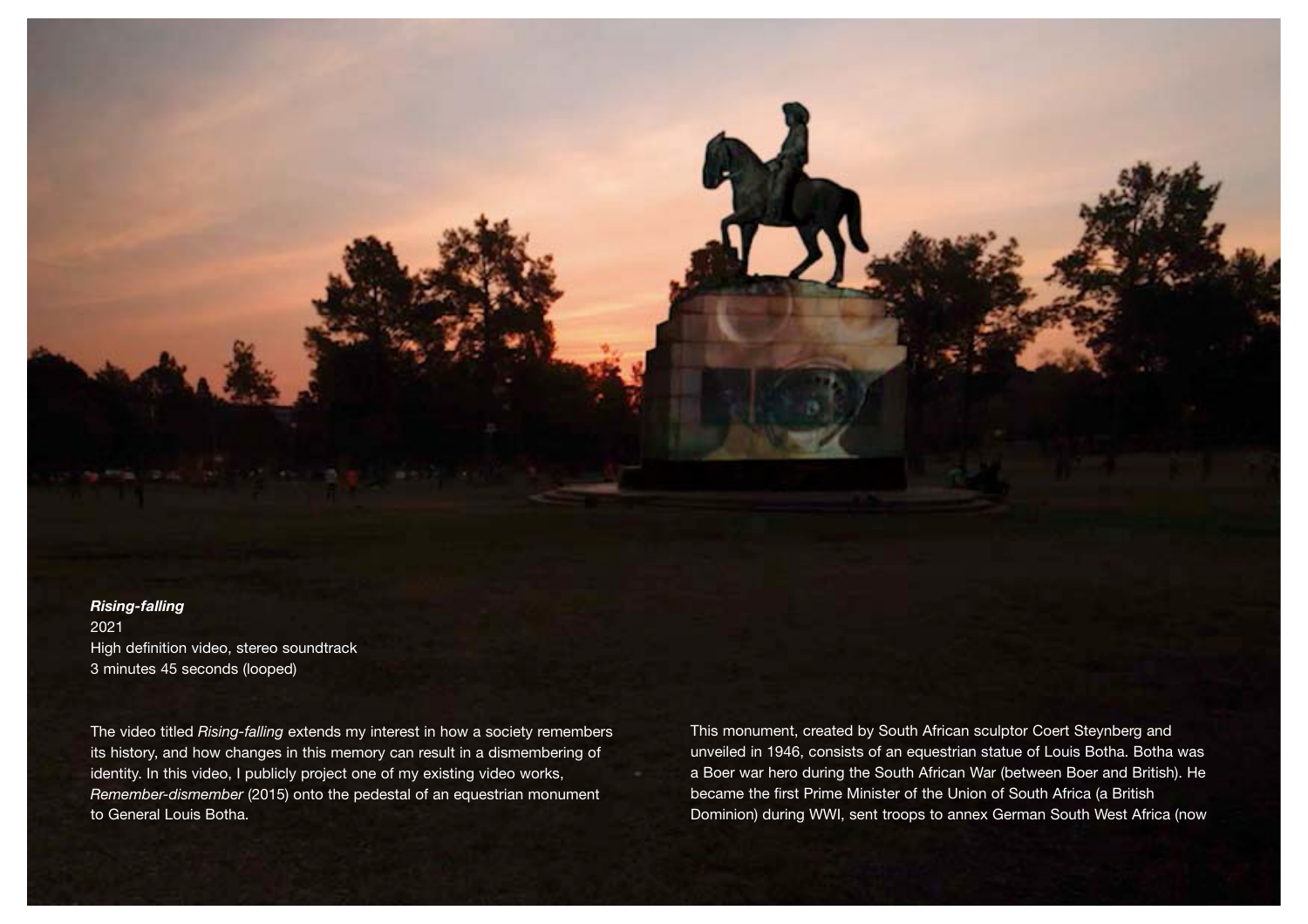Namibia), and was a co-signatory of the Treaty of Versailles. What makes the valourisation of his image important in my work is that he was Prime Minister at a time when black WWI servicemen (fighting alongside Britain in order to gain its support to overturn the 1913 Land Act), were denied recognition or valourisation of any sort. The monument currently occupies centre stage in the gardens at the Union Buildings in Pretoria, South Africa. The Union Buildings are the seat of political and administrative power in the country.

- -